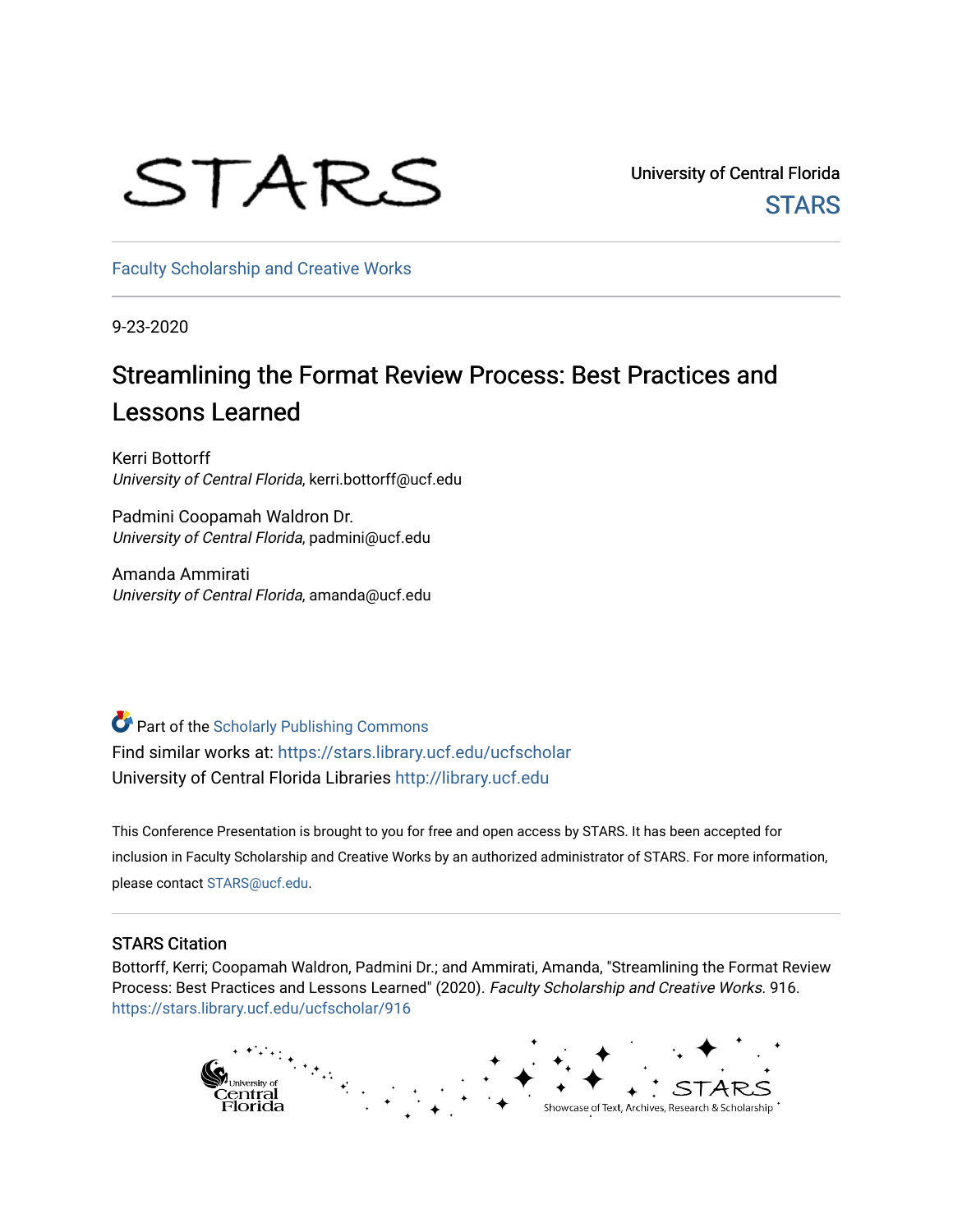## **Streamlining the Format Review Process**

**THE THEFT** 

**II TENTIN** 

**Best Practices and Lessons Learned**

**Kerri Bottorff, UCF Libraries Padmini Coopamah Waldron, Ph.D., Burnett Honors College Amanda Ammirati, Burnett Honors College**

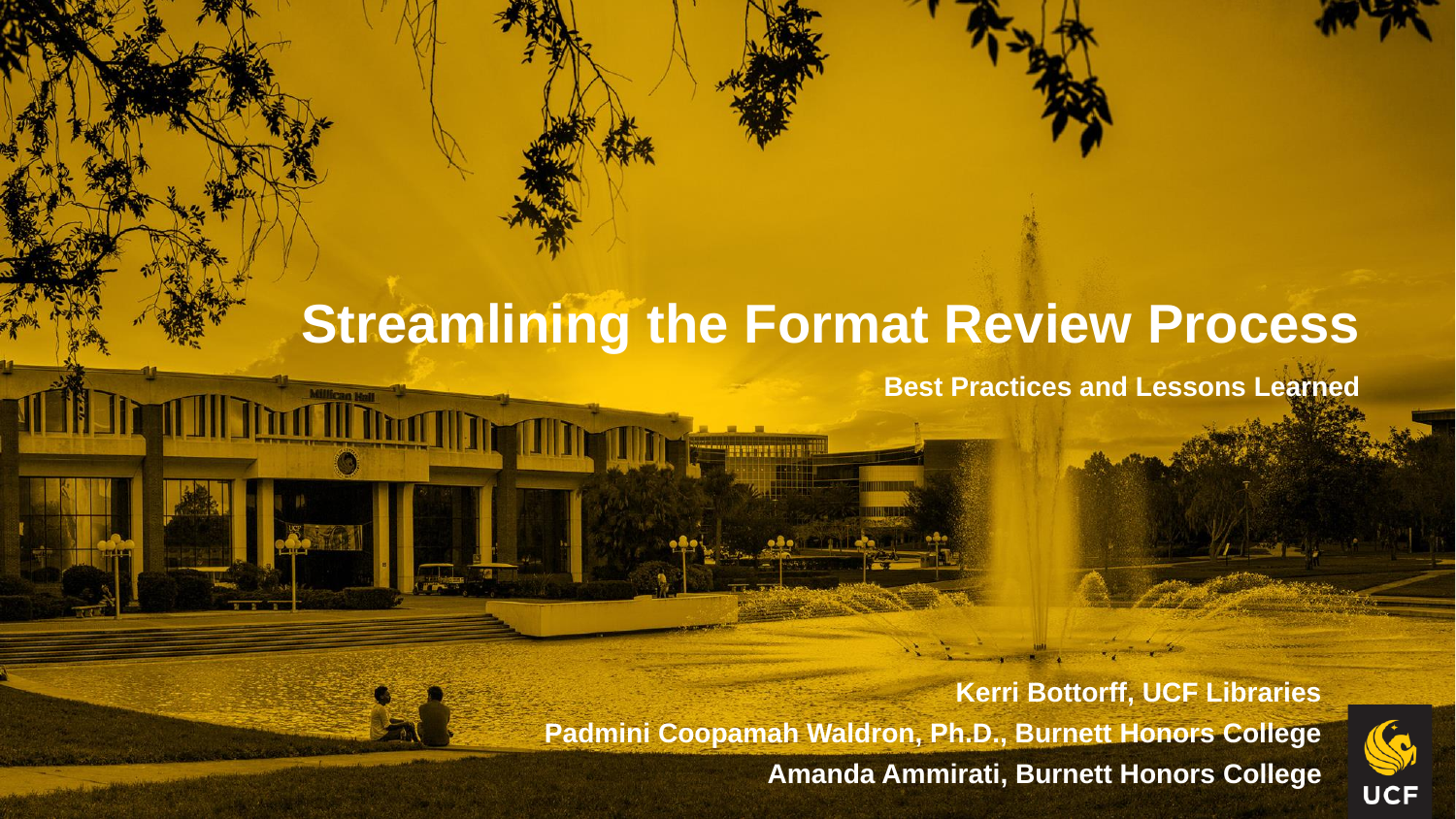



Image sources:<https://www.sentencechecker.org/wp-content/uploads/2016/12/online-thesis-checking-tool.jpg>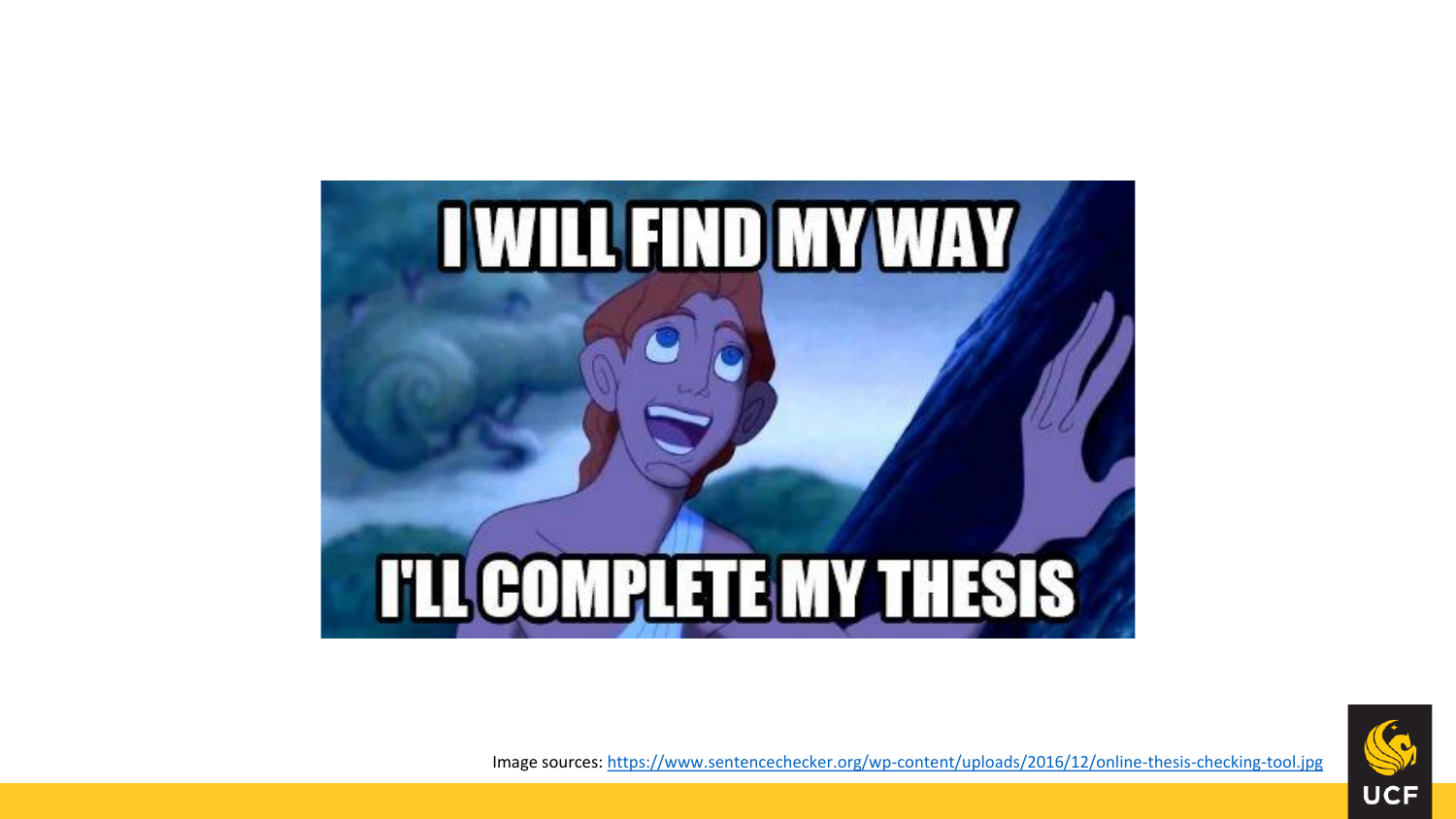## **Honors Undergraduate Theses At a Glance**

- Honors Undergraduate Theses (previously Honors in the Major) began in 1989
- Modelled after Masters Theses
- Over 2700 completed
- Went electronic in 2011
	- Will scan print works with consent of alumni
- Almost 600,000 downloads since July 2015
	- Migrated all records into [STARS](https://stars.library.ucf.edu/honorstheses/)

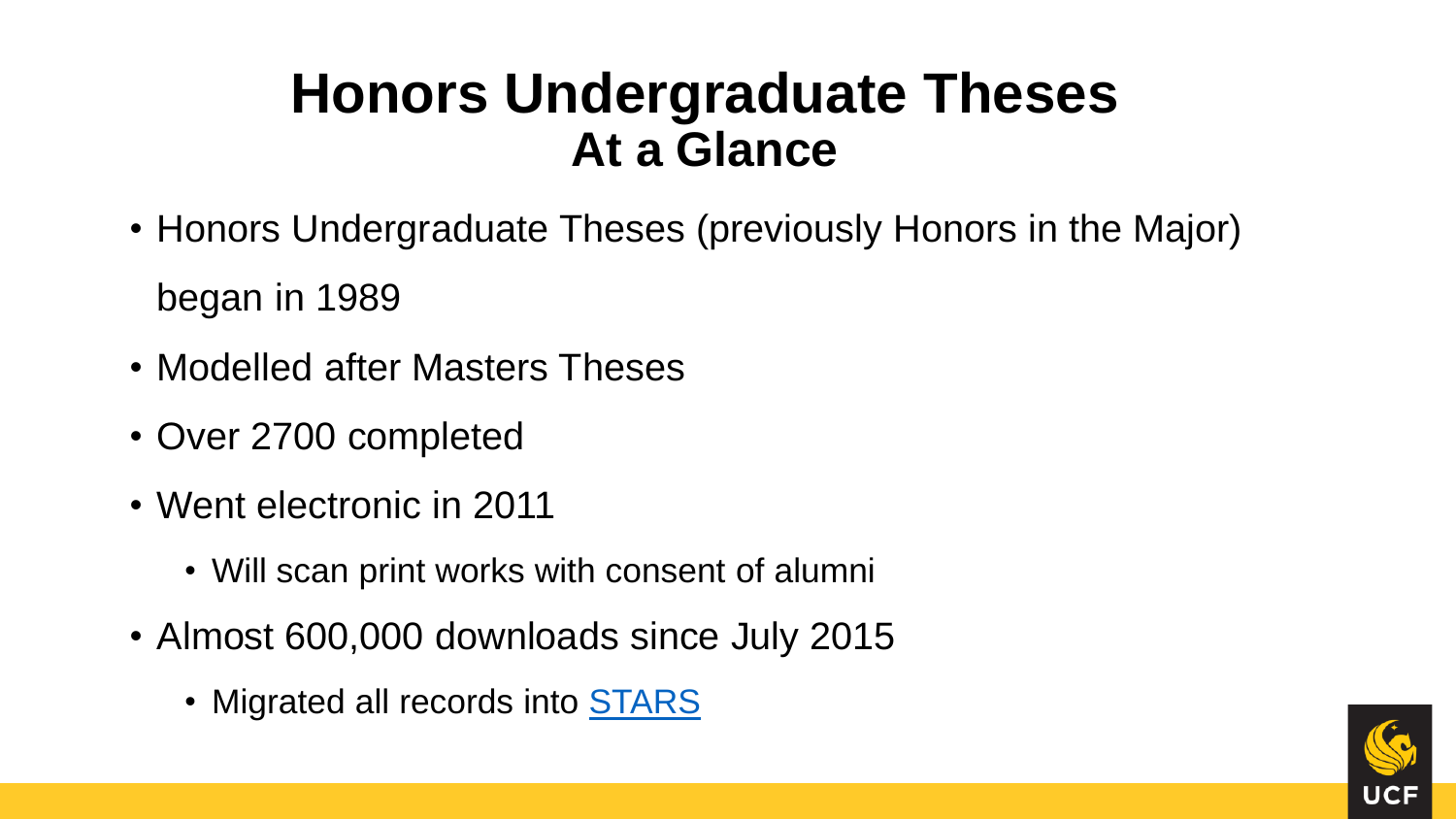## **Honors Undergraduate Theses Format Review Process 2015 and earlier**

In-person appointments with outside reviewer Met with students individually

Later moved to review via email

After final approval, students uploaded to a library server

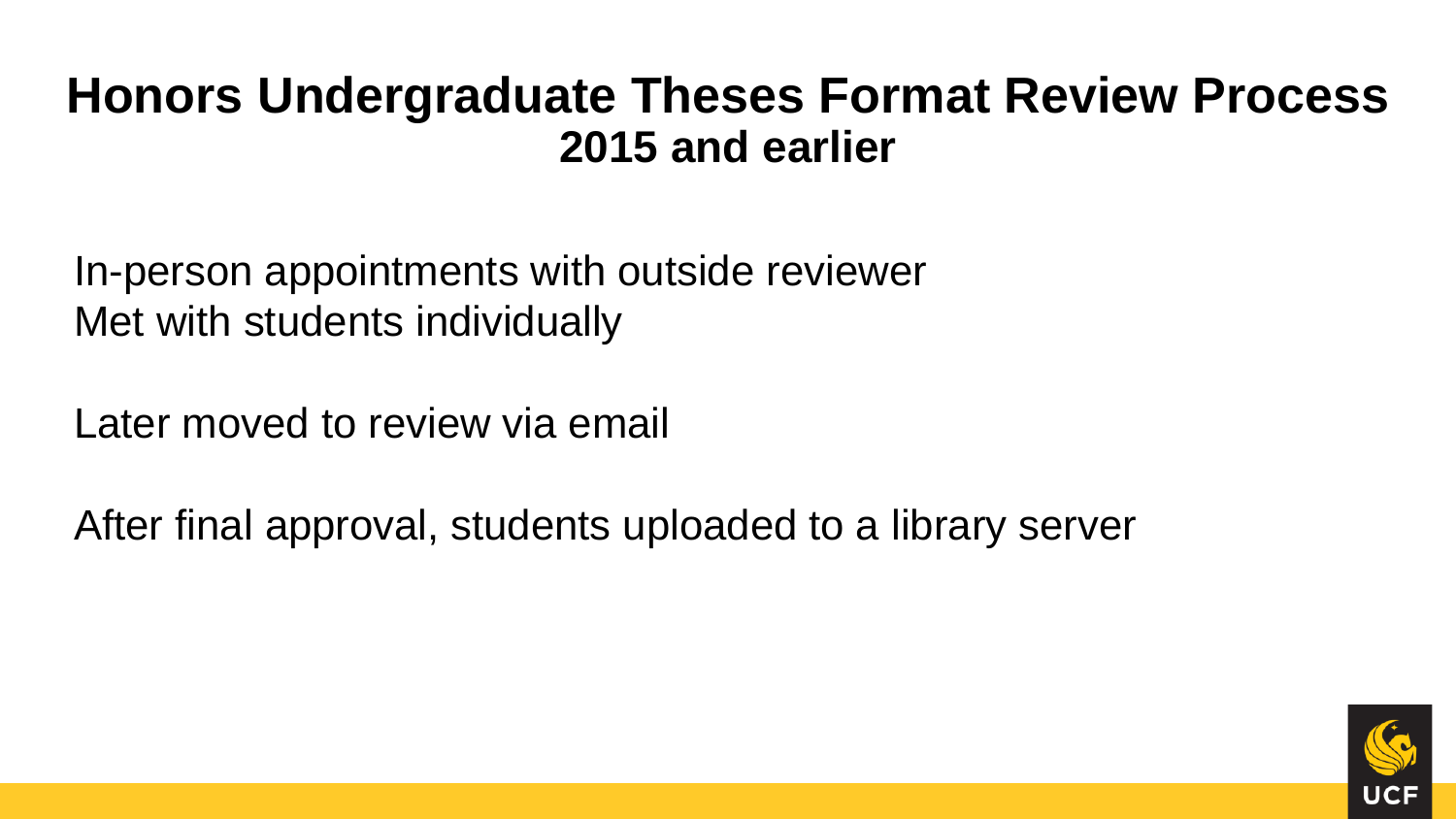## **Honors Undergraduate Theses Format Review Process**

Late-2014

- UCF Libraries received funding for Digital Commons
	- Part of bepress
	- 600 institutions world-wide
	- Includes peer-review tools
- Mid-2015
	- [STARS](https://stars.library.ucf.edu/) debuted
	- Migration of all legacy HUTs to STARS
		- Including metadata-only records for print-only works

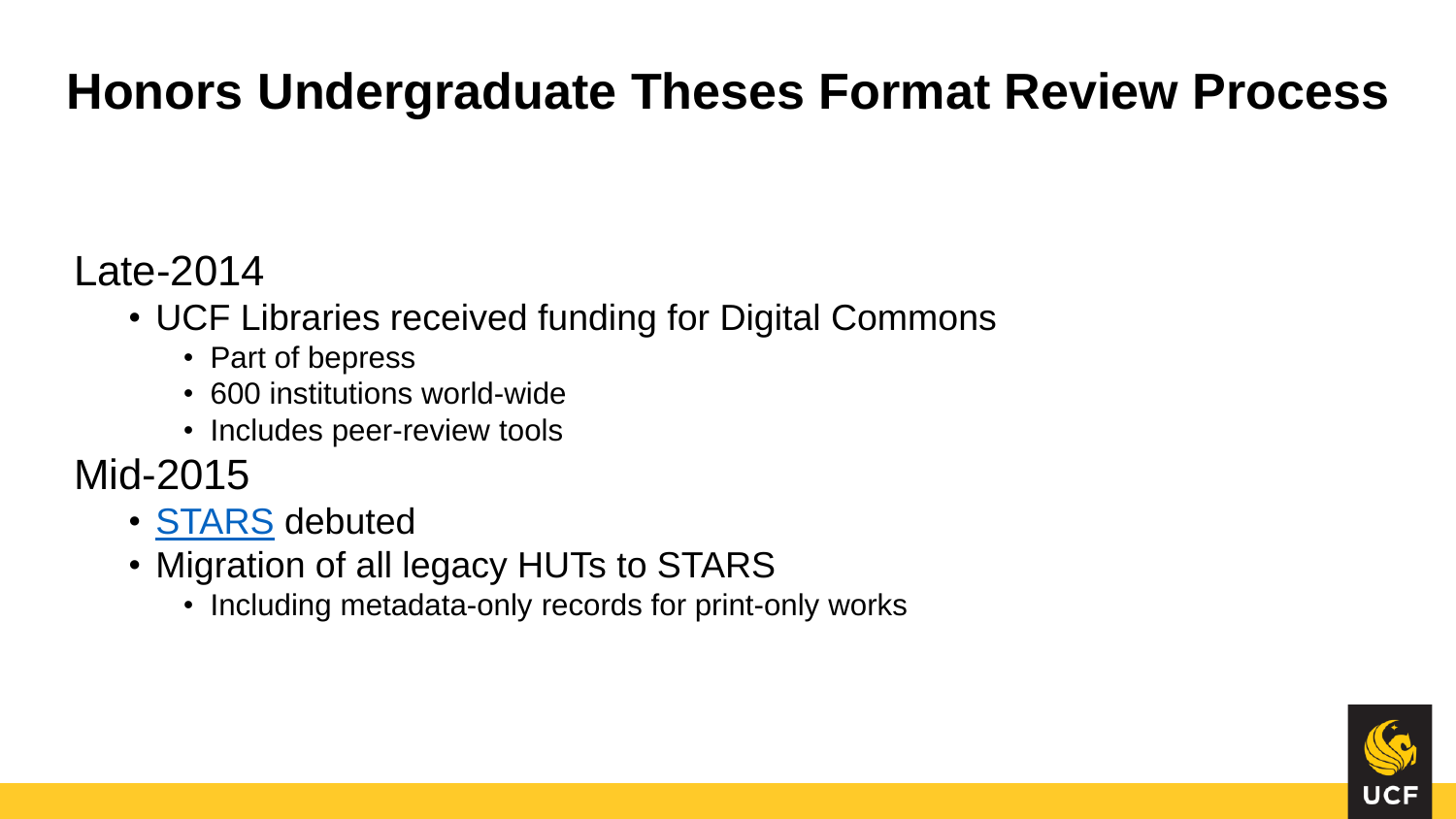## **Honors Undergraduate Theses Format Review Process 2016 through Summer 2018**

Students complete and receive approval for their thesis from their advisors and the Honors College

- Students submit their approved version to STARS
- Digital Projects Librarian posts them at the end of each semester, including managing embargoes and campus-only releases when needed

This process continued through Summer 2018

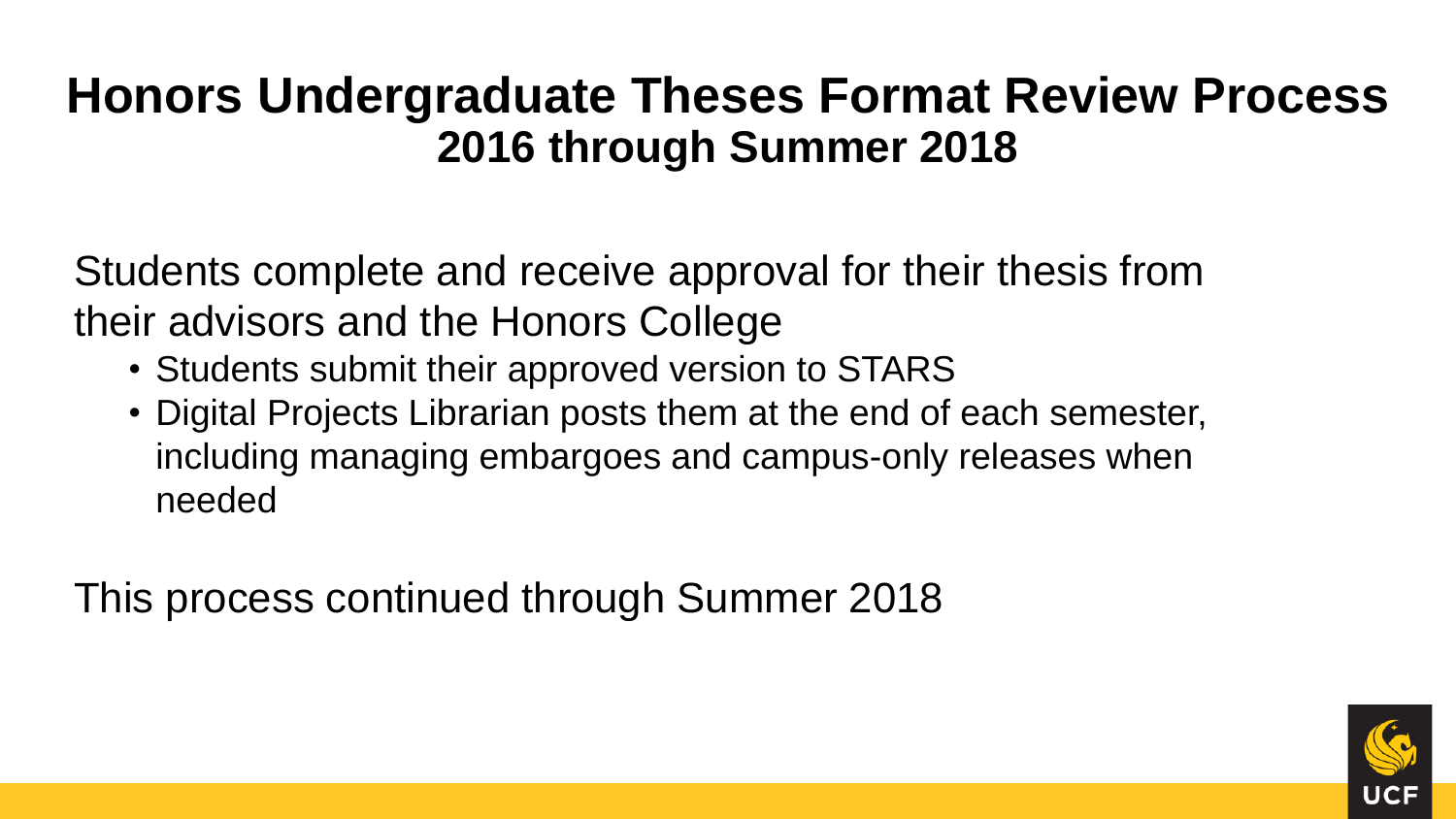## **Honors Undergraduate Theses Format Review Process Summer 2018**

Office of Honors Research (OHR), UCF Libraries, and Thesis Editor began exploring using the peer review capabilities of STARS for format review

- Using a modified version of ["Caterpillar"](https://bepress.com/reference_guide_dc/publishing-etd-series/) workflow
- Customized text of decision letters
	- More appropriate for UCF's process
- Tweaked metadata fields for student submission
	- Specifically making certain fields required
- Created instructions for initial upload for format review and final revisions

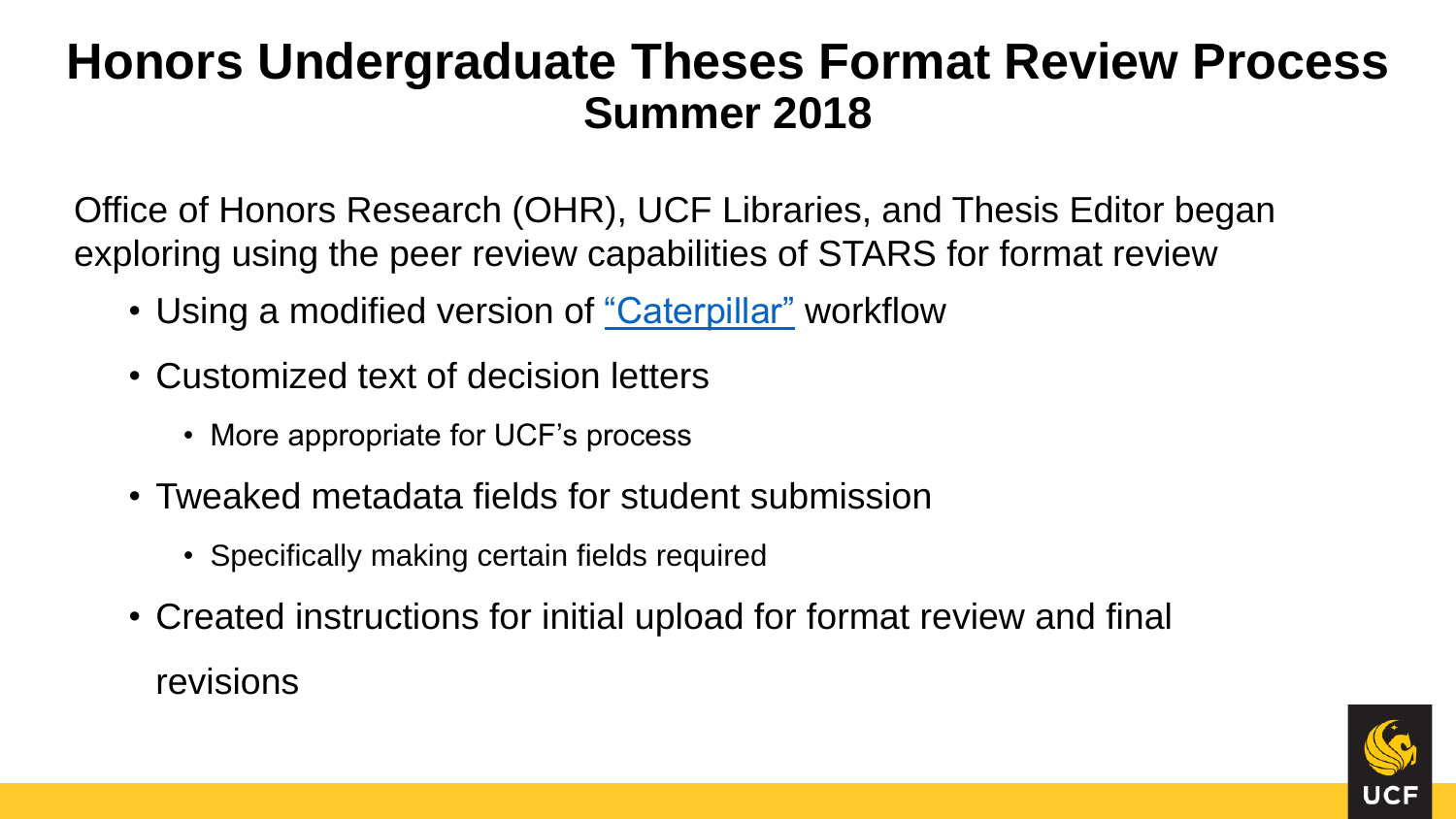## **Honors Undergraduate Format Review Process Fall 2018**

First semester of new process!

Problems/Challenges we encountered

- Students did second submission instead of revising original
- Could only do plain text edits to decision letters
- Forgot to include the link to website on original instructions (oops)
- Some students still waited until the very last minute to submit/revise

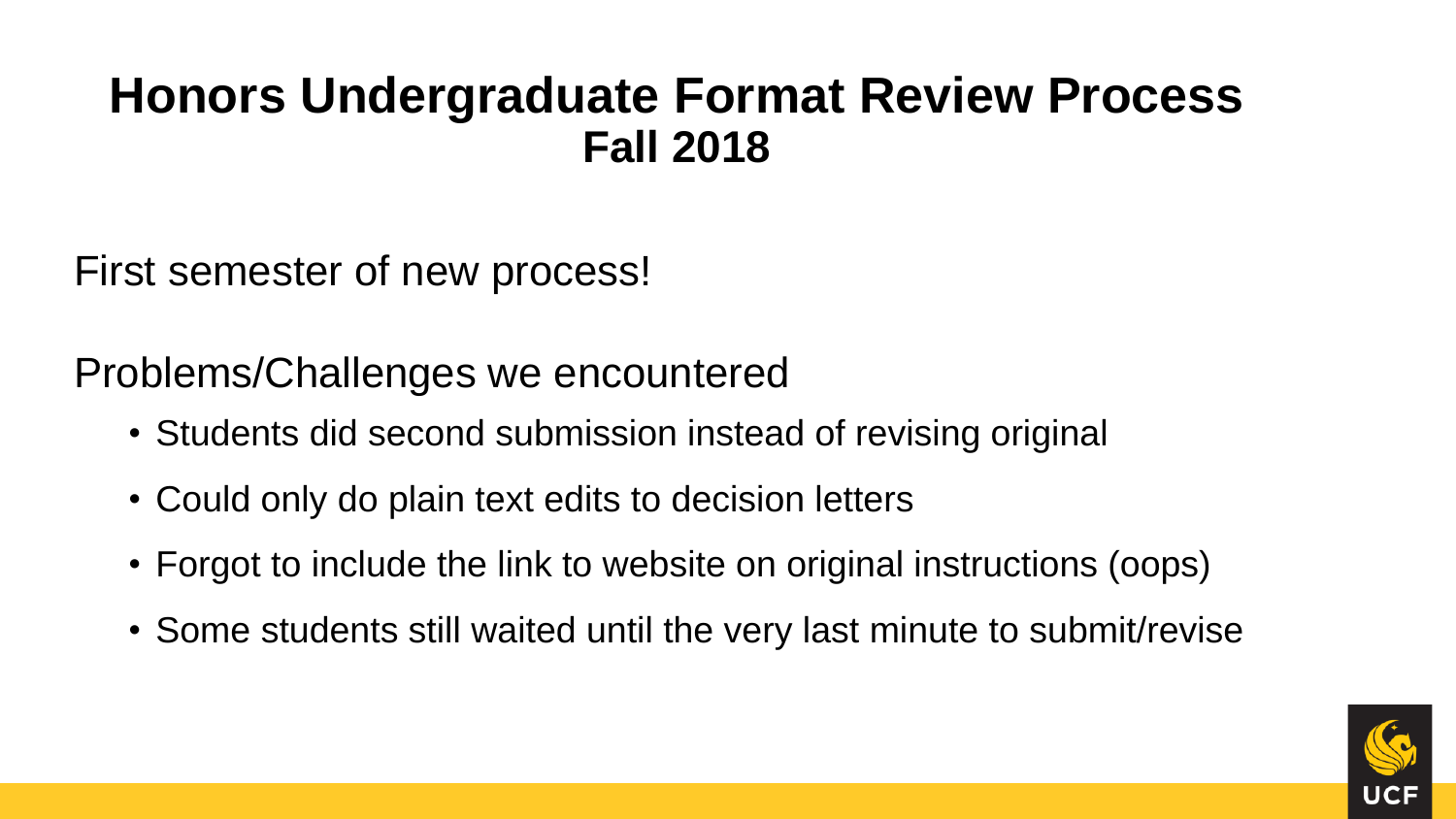## **Honors Undergraduate Theses Format Review Process Spring 2019**

Continued to edit and tweak process

- Made further edits to decision letters
- Revised instructions based on questions from students
- Reviewed metadata and instructions for each field
- New feature rolled out that allowed submissions to automatically lock

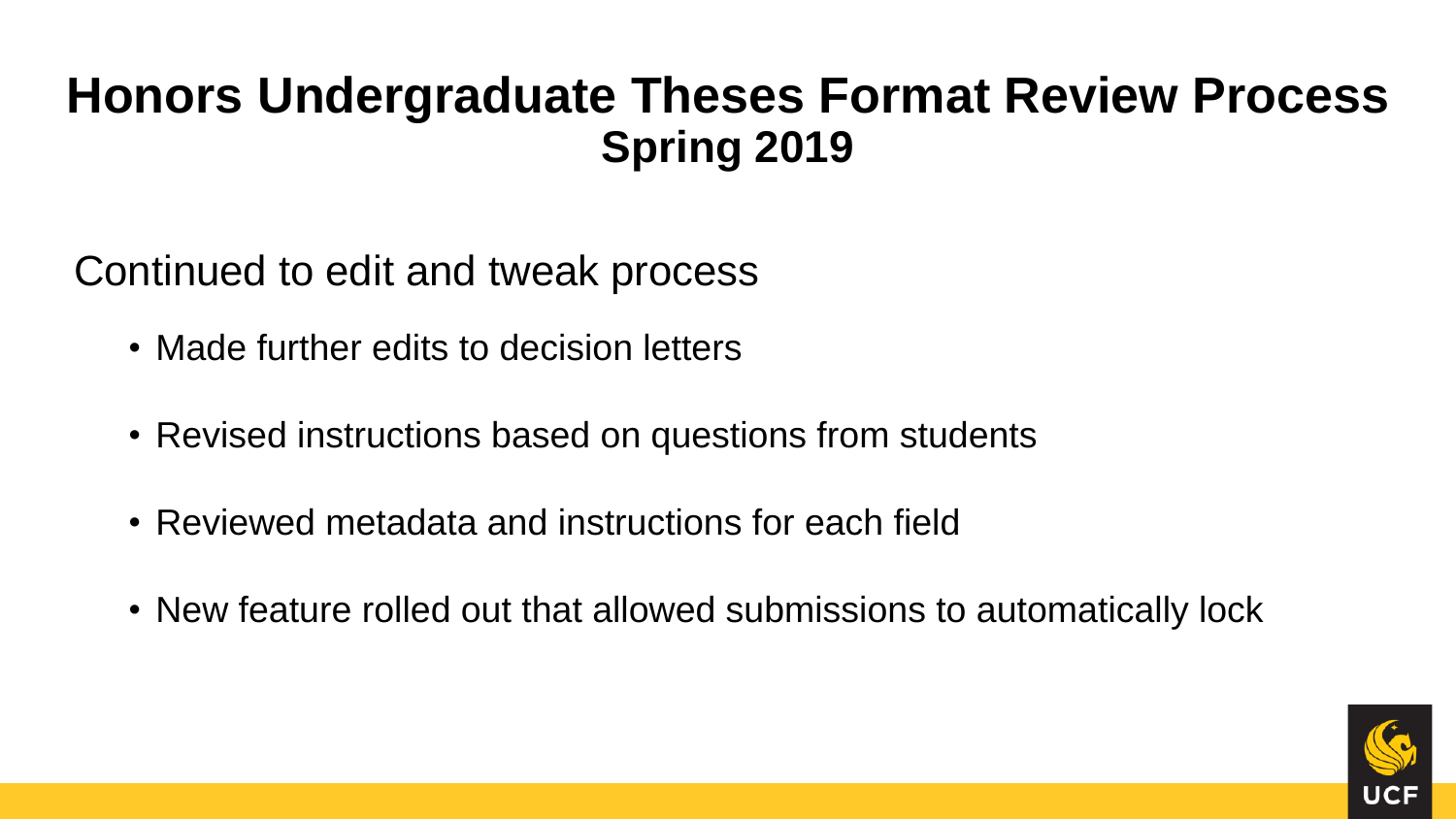### **Honors Undergraduate Theses Format Review Process Summer & Fall 2019**

Made additional edits to instructions for students

Format review process went well, and no edits were made to decision letters

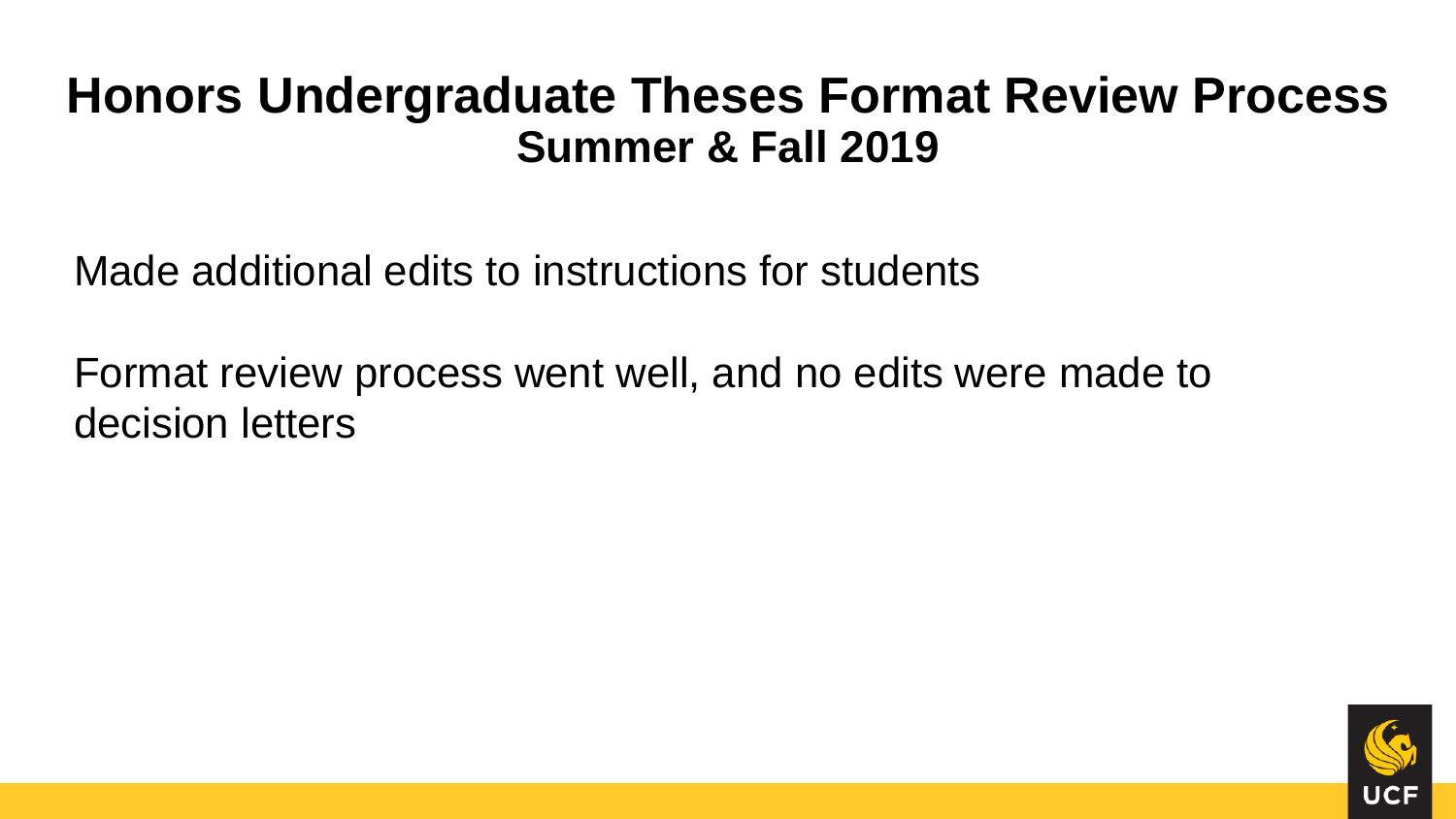## Instructions for **Students**

### Uploading Your Honors Undergraduate Thesis to STARS

Congratulations on reaching the Format Review process for your Honors Undergraduate Thesis! Your next step is submission to STARS. UCF's institutional repository.

First, you will need to create an account in STARS. We suggest using the "How to Create an Account in STARS" guide to help with this process.

Next, you will want to review your dissemination (access) options of who you want to be able to view your thesis and when. Dissemination defines the availability of an Honors Undergraduate Thesis to both the academic community and the general public. Use the following explanations in conjunction with advisement by your faculty adviser about publishing within a particular discipline to choose the best dissemination (release) option for your thesis:

- 1. Immediate worldwide access with no restrictions.
- 2. Dissemination with limited access to the UCF community for a period of 1, 3, or 5 years. Worldwide access after that period.
- 3. Pending dissemination of the entire work for six months for patent or other proprietary issues, with an additional six months extension available. Once the patent and proprietary issues are resolved, we recommend immediate worldwide access with no restrictions.
- 4. Pending dissemination of the entire work for six months for patent or other proprietary issues, with an additional six months extension available. Once the patent and proprietary issues are resolved, dissemination with limited access to the UCF community for a period of 1, 3, or 5 years

Next, you can upload your thesis for format review. At this point, you may include draft information on the submission form, however, the more you complete now, the less you will need to complete when you submit your final thesis.

### **REQUIRED FIELDS ARE IN RED**

- $\Box$  Your thesis title
- $\Box$  Keywords that help identify or describe your thesis
- $\Box$  The abstract in text format
- Thesis completion year and semester
- $\Box$  The name of your thesis chair(s) or advisor(s)
- $\Box$  The degree you are earning (e.g. Bachelor of Fine Arts (B.F.A.), Bachelor of Science in Environmental Engineering (B.S.Env.E.), etc.) and from which College
- □ Department and Degree Program
- $\Box$  The dissemination option you have chosen
- $\Box$  Your thesis prepared for format review SAVED AS A WORD DOCUMENT. It can be uploaded from your computer or flash drive, or imported from the cloud
- $\Box$  Any additional files you wish to include

All submissions are locked automatically upon receipt—any necessary revisions can be made during Final Revision. Any additional submissions will be deleted. After your thesis has been reviewed by the Thesis Editor, you will receive notification explaining the next steps you should take.

Any questions about your work, your account, or STARS in general, may be sent to STARS@

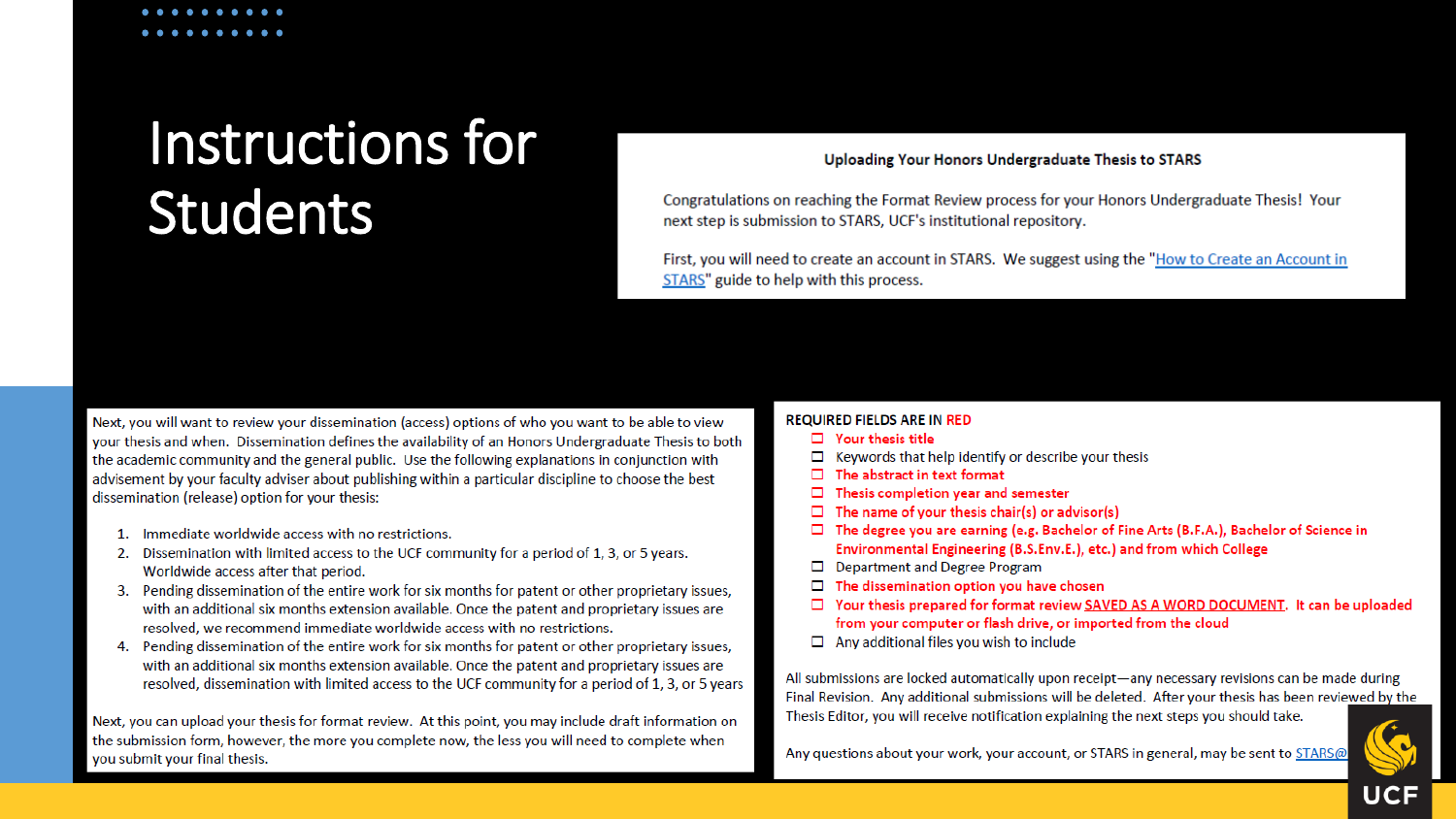## Customized text of decision letters

I have reviewed your thesis and require the following corrections:

[FOLLOWED BY A NUMBERED LIST OF REVISIONS]

Pending the above changes, the format of your thesis is approved; I do  $|$ not need to see a revised draft. Congratulations!

Once you have made these changes, you will be able to upload the final version of your thesis during the Final Revision period, which open 5 days before the submission deadline.

 $\|$ I have reviewed your thesis and require the following corrections:

[FOLLOWED BY A NUMBERED LIST OF REVISIONS]

After you've completed the above changes, submit your thesis to me by by [DATE] for a second review. email at

I've reviewed your thesis and found that it doesn't follow the guidelines as written in the Honors in the Major handbook. Please review those guidelines (and the model) carefully and resubmit your thesis to me by  $l$ email at  $l$ for a second review by [DATE].

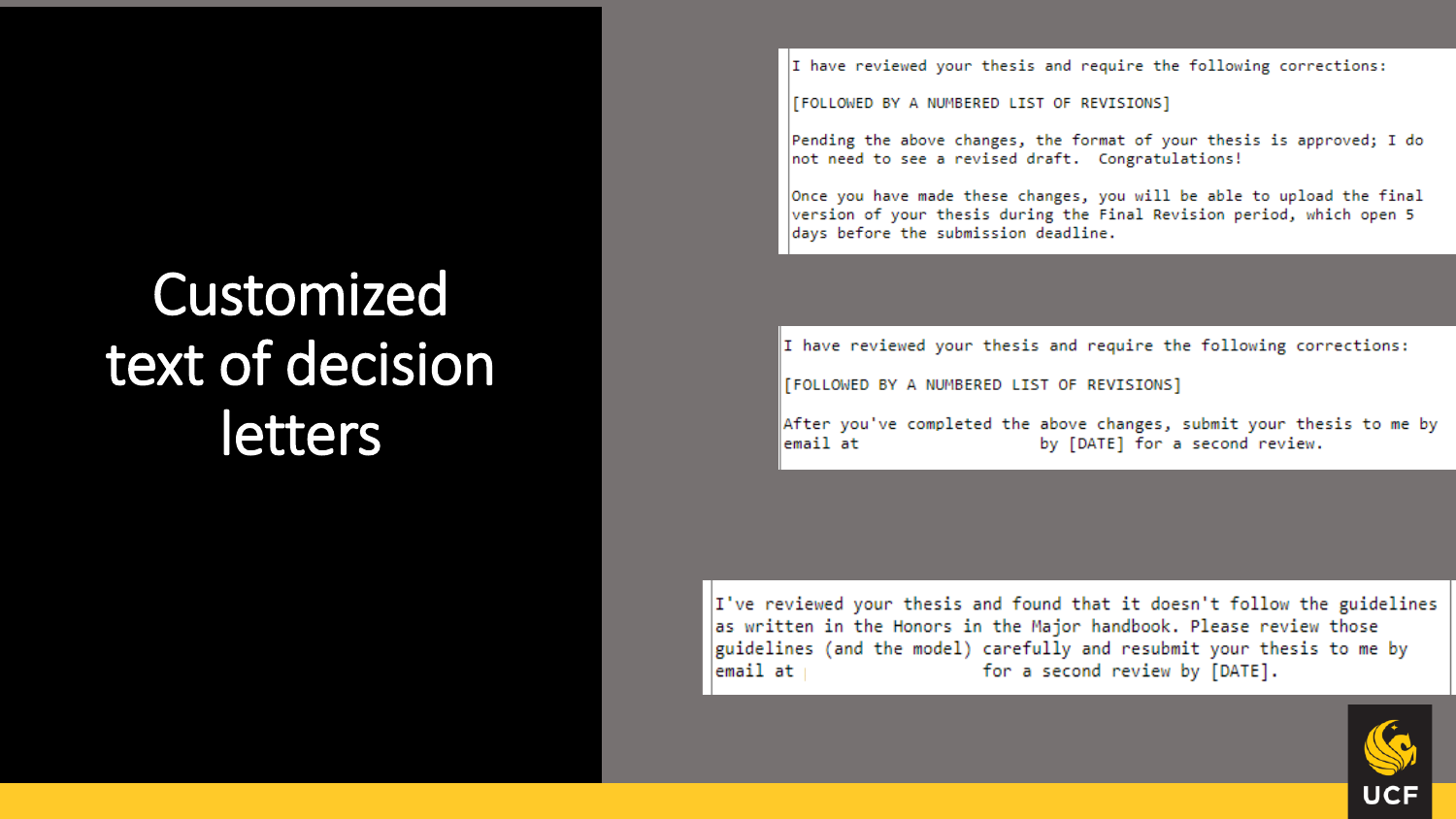#### Submitting your Revised, Final thesis for publication:

Please review the submission instructions and verify that all information is filled out correctly and completely, otherwise your submission will be considered incomplete and may not be accepted.

Any questions about your work, your account, or STARS in general, may be sent to STARS@ucf.edu.

#### 1. Log in to your STARS account, then click on the title of your thesis.

| Sally HIM Student <asily.student@knights.ucf.edu><br/>ACCOUNT SETTINGS<br/>Change password, affliation, or contact information<br/><b>Edit Profile</b><br/>Chance Autoil notifications and inaugue is mad preferences.<br/><b>Research Almits</b><br/>Manage what you Follow<br/>Follow Management<br/>Men readership for your works.<br/><b>Author Distributed</b><br/>TETERATIVE CONTROLLER<br/><b>ARTICLES</b><br/><b>THESES</b><br/><b>TIAK</b><br/>TEA.<br/>Leg out<br/><b>Text thesis 1</b><br/>under reniew.</asily.student@knights.ucf.edu> | My Account             | Log Out |
|-----------------------------------------------------------------------------------------------------------------------------------------------------------------------------------------------------------------------------------------------------------------------------------------------------------------------------------------------------------------------------------------------------------------------------------------------------------------------------------------------------------------------------------------------------|------------------------|---------|
| My account                                                                                                                                                                                                                                                                                                                                                                                                                                                                                                                                          |                        |         |
| <b>Revise thesis</b><br>William thesis<br>Ernall administrator                                                                                                                                                                                                                                                                                                                                                                                                                                                                                      |                        |         |
|                                                                                                                                                                                                                                                                                                                                                                                                                                                                                                                                                     |                        |         |
|                                                                                                                                                                                                                                                                                                                                                                                                                                                                                                                                                     |                        |         |
| Manage additional files                                                                                                                                                                                                                                                                                                                                                                                                                                                                                                                             | <b>BASHBOARD TOOLS</b> |         |
|                                                                                                                                                                                                                                                                                                                                                                                                                                                                                                                                                     |                        |         |
|                                                                                                                                                                                                                                                                                                                                                                                                                                                                                                                                                     |                        |         |
|                                                                                                                                                                                                                                                                                                                                                                                                                                                                                                                                                     |                        |         |
|                                                                                                                                                                                                                                                                                                                                                                                                                                                                                                                                                     |                        |         |
|                                                                                                                                                                                                                                                                                                                                                                                                                                                                                                                                                     |                        |         |
|                                                                                                                                                                                                                                                                                                                                                                                                                                                                                                                                                     |                        |         |

2. Click Revise thesis

This will take you to the original submission page. From here you can edit or add any fields necessary. Verify that all information is fill out correctly and completely, otherwise your submission will be considered incomplete and may not be accepted.

3. Please ensure you have filled out ALL of the fields and verify the data you have entered is correct. CHANGES WILL NOT BE ACCEPTED AFTER REVISION.

#### **REQUIRED FIELDS ARE IN RED**

- $\Box$  Your thesis title
- $\Box$  Keywords that help identify or describe your thesis
- $\Box$  The abstract in text format
- $\Box$  Thesis completion year and semester
- $\Box$  The name of your thesis chair(s) or advisor(s)
- □ The degree you are earning (e.g. i.e. Bachelor of Fine Arts (B.F.A.), Bachelor of Science in Environmental Engineering (B.S.Env.E.), etc.) and from which College
- □ Department and Degree Program
- $\Box$  The dissemination option you have chosen
- □ Your thesis prepared for format review SAVED AS A PDF. It can be uploaded from your computer or flash drive, or imported from the cloud
- $\Box$  Any additional files you wish to include



## Final **Revisions Instructions**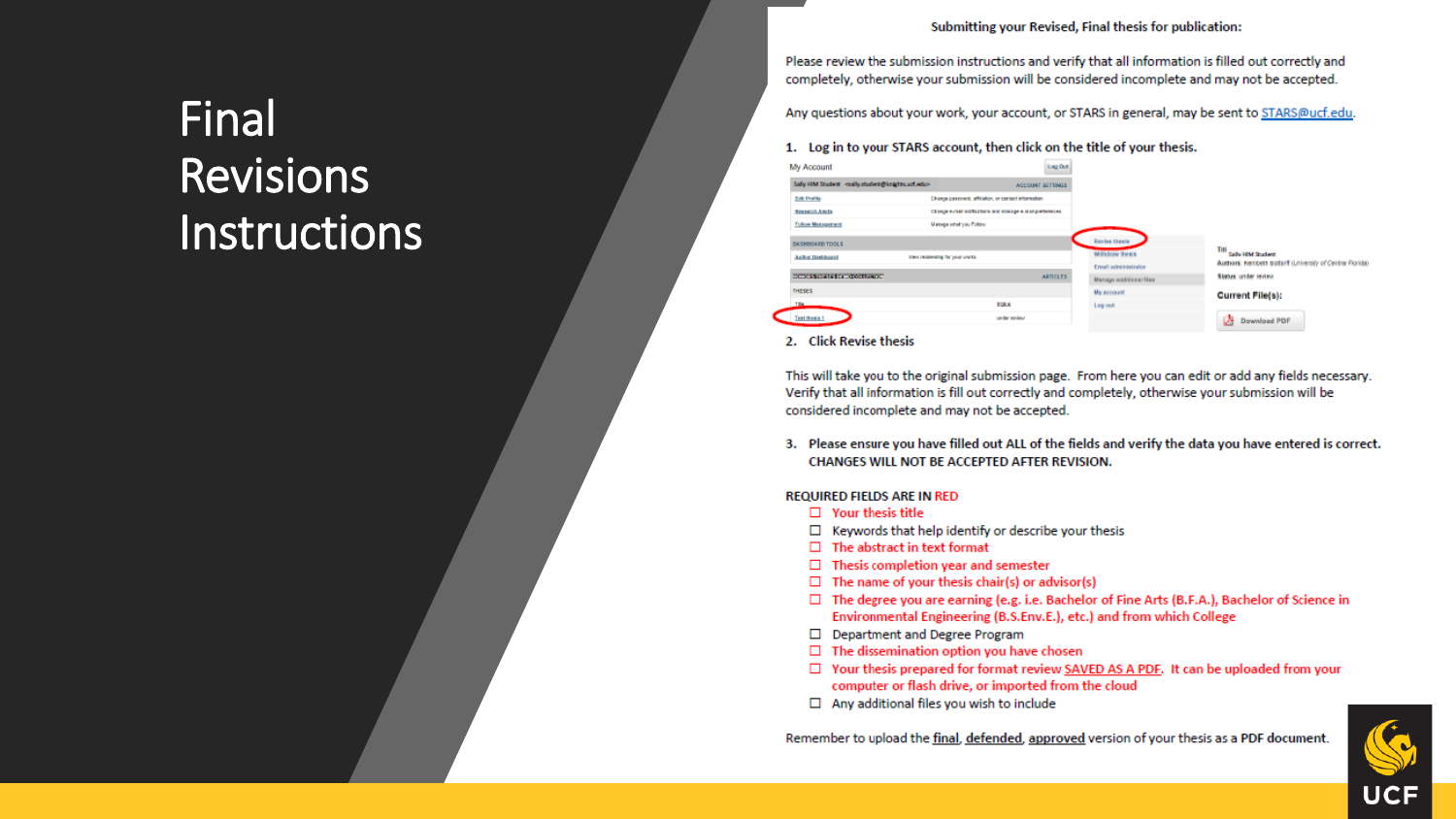## **Honors Undergraduate Theses Format Review Process Spring and Summer 2020**

COVID-19 and Remote Learning

• Because we had already moved the format review process online, this piece of publishing the HUTs was relatively seamless





Image from CDC's Public Health Image Library (PHIL), Content providers: CDC/Alissa Eckert, MSMI; Dan Higgins, MAMS; Image ID 23312, <https://phil.cdc.gov/Details.aspx?pid=23312>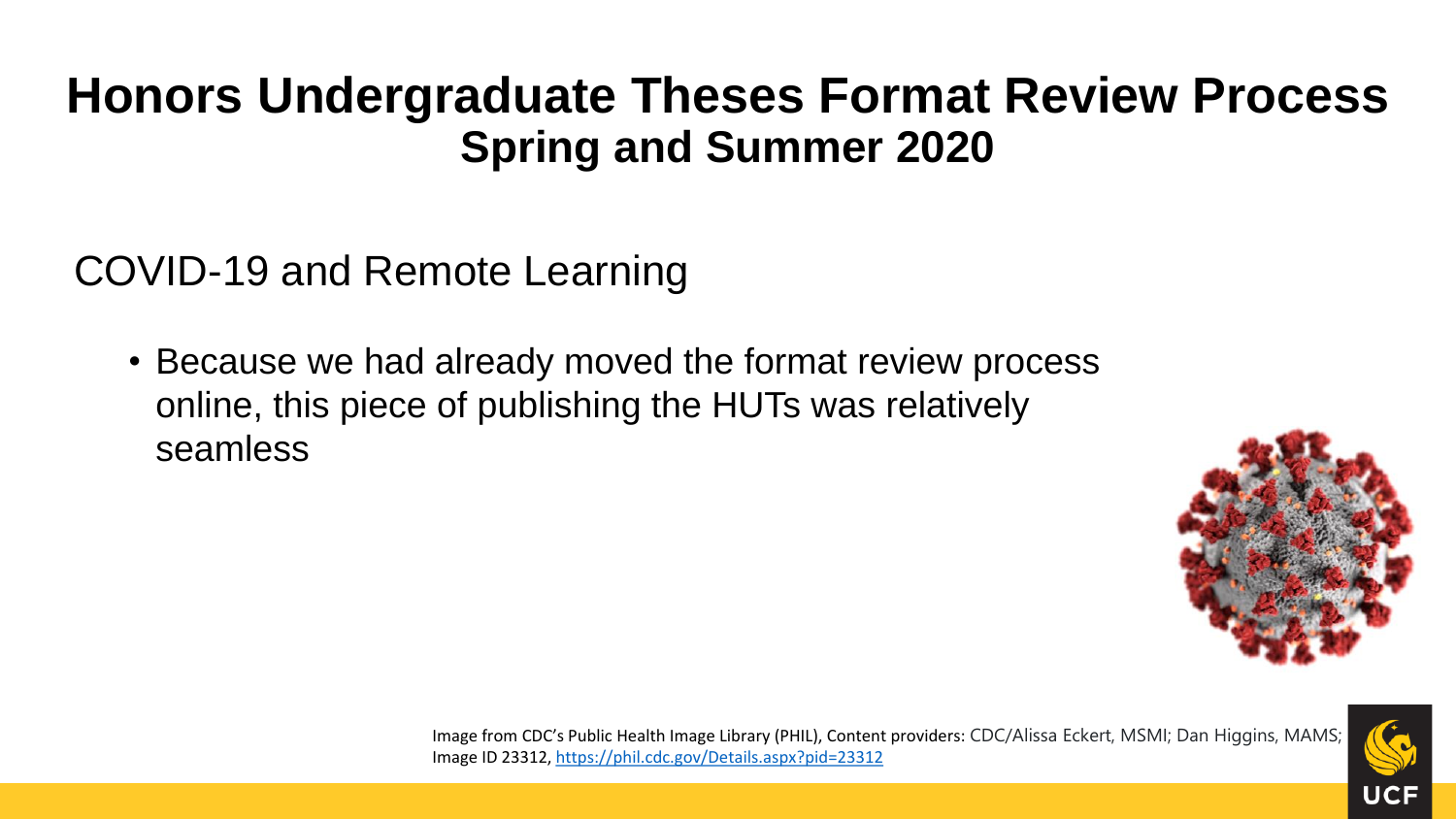## **Advantages to Online Format Review**

- Time-saving: Eliminated the need for in-person appointments and/or email review
- Efficiency: Pre-populated responses for format reviewer
	- Still able to add details as needed for each student
- Smoother process: Students set up account and become familiar with

STARS before final revisions are due

- Reduced the number of panicked calls and emails right before final deadline
- Tracking: OHR could instantly identify where student stood in the process

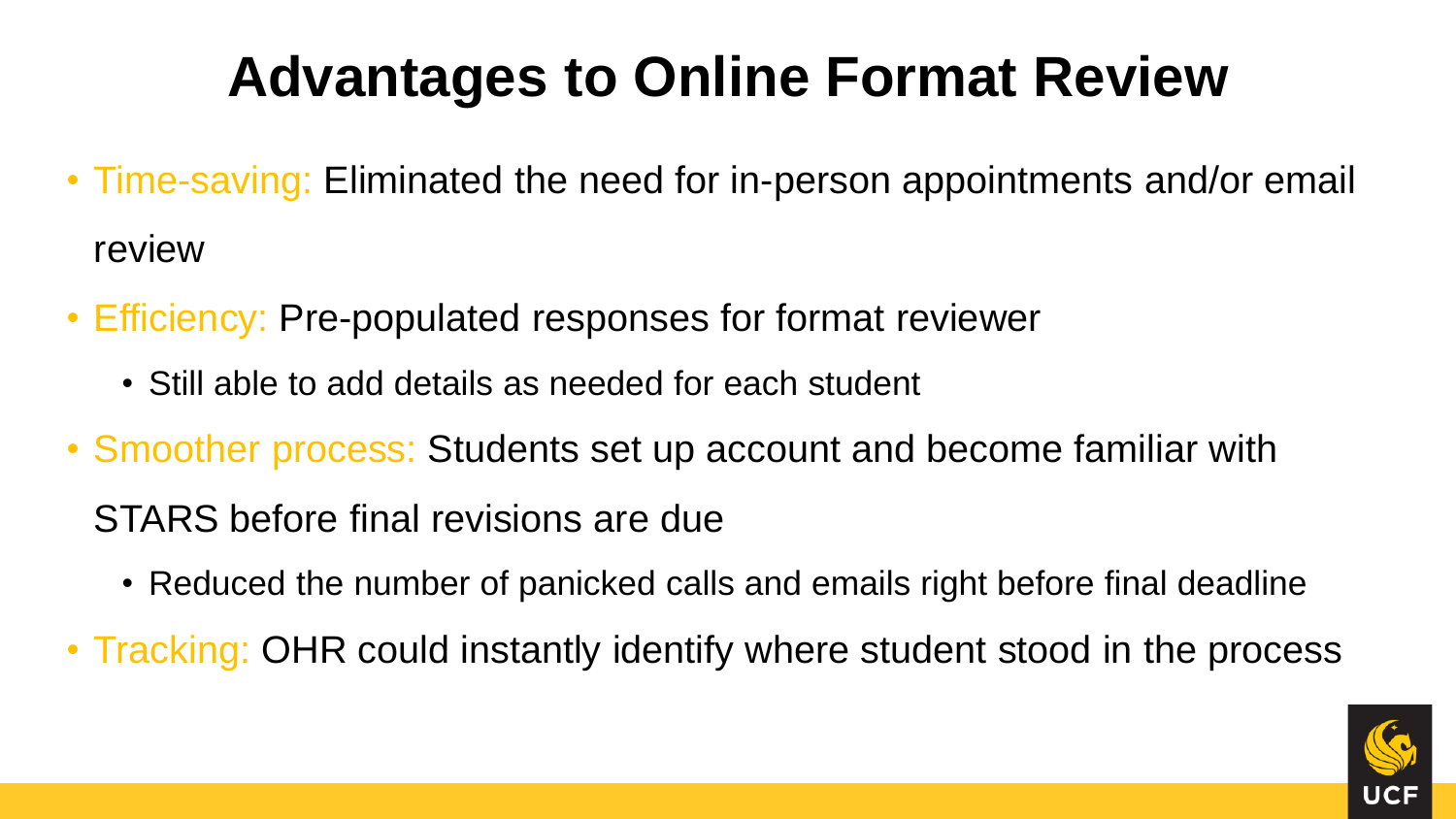



Image sources:<https://keepcalms.com/p/keep-calm-its-just-a-thesis/>